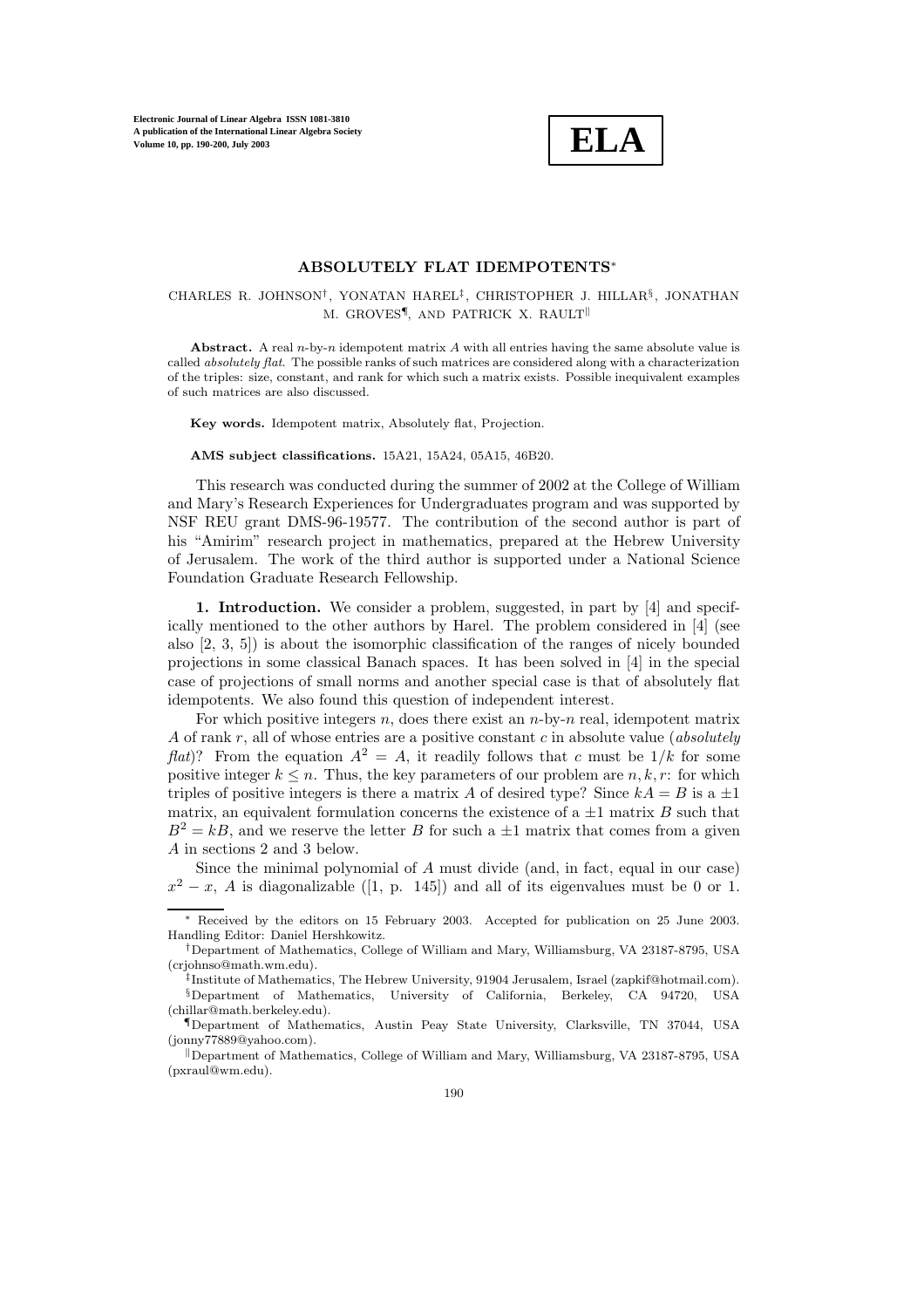**ELA**

### Absolutely Flat Idempotents 191

Importantly,  $Tr[A] = rank A$ , as each is simply the count of the number of eigenvalues equal to 1. We first derive two number theoretic necessary conditions that constrain feasible triples n, k, r. Then, we show that for odd n, only  $r = 1$  is possible and that all triples  $n, k, 1$  meeting the necessary conditions do occur. Finally, for even n, all triples meeting the necessary conditions occur, completing a characterization of feasible triples. We also discuss the existence of multiple matrices, distinct modulo obvious symmetries of the problem, which are absolutely flat idempotents for the same parameters  $n, k, r$ .

**2. The Elementary Necessary Conditions.** A signature matrix is a diagonal matrix S with diagonal entries  $\pm 1$ . It is clear that similarity does not change the property of idempotence. Further, permutation and signature similarity do not change the set of absolute values of the entries of a matrix. Thus, permutation and signature similarity do not change whether  $A$  is an absolutely flat idempotent, nor do they change the parameters  $n, k, r$  if  $A$  is.

From the equality of rank and trace, an absolutely flat idempotent must have at least one positive diagonal entry, and, therefore, after a permutation similarity, we may assume a positive number as the  $(1,1)$  entry of A. Then, any absolutely flat idempotent may be normalized, by signature similarity, so that all the entries in its first column are positive. We generally assume this normalization. From  $A^2 = A$ , it then follows that the number of negative entries in each row is constant. Call this number  $u \geq 0$ . Similarly, let  $m \geq 0$  denote the number of negative entries on the main diagonal of A (an absolutely flat idempotent of parameters  $n, k, r$ ). The trace of A is  $[(n-m)/k] - [m/k] = (n - 2m)/k$ , but since rank equals trace, we have  $n - 2m = kr$ or

$$
(2.1) \t\t n = rk + 2m,
$$

the first of our necessary conditions. The second follows from  $B^2 = kB$ , with B in normalized form. The inner product of the first (any) row of  $B$  with the first (normalized) column has  $n - u$  positive summands and u negative summands, with the net sum being k. Thus,  $n - 2u = k$  or

$$
(2.2) \t\t n-k=2u.
$$

Since  $m \geq 0$ , it follows from  $(2.1)$  that

(2.3) rk ≤ n,

and it follows from (2.2) that

$$
(2.4) \t\t n \t and \t k \t have the same parity.
$$

It also follows from  $(2.1)$  that n is odd if and only if r and k are odd.

**3. The Odd Case.** Many triples with n odd and  $r > 1$  (and necessarily odd) satisfy the requirements  $(2.1)$  and  $(2.2)$ . However, interestingly, absolutely flat idempotents never exist in such cases.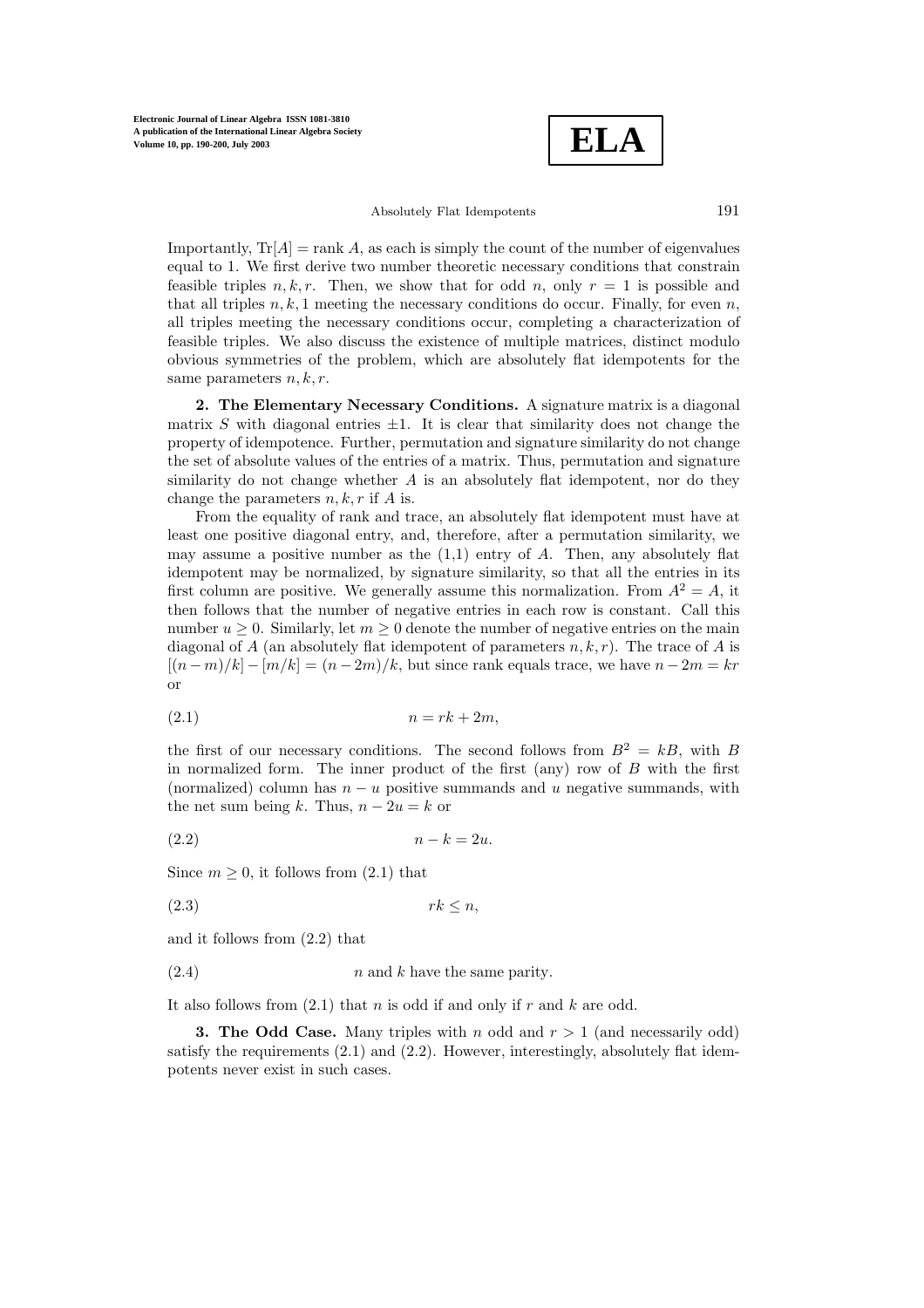

Theorem 3.1. *For an odd integer* n*, there is an absolutely flat idempotent* A *with parameters*  $n, k, r$  *if and only if*  $r = 1$  *and*  $k \leq n$  *is odd. In this event, the matrix* A *is unique up to signature/permutation similarity;*

$$
A = \frac{1}{k} \begin{bmatrix} 1 & \cdots & 1 & -1 & \cdots & -1 \\ 1 & \cdots & 1 & -1 & \cdots & -1 \\ \vdots & \ddots & \vdots & \vdots & \ddots & \vdots \\ 1 & \cdots & 1 & -1 & \cdots & -1 \\ 1 & \cdots & 1 & -1 & \cdots & -1 \end{bmatrix},
$$

*in which there are*  $m = u = (n - rk)/2$  *columns of -1's.* 

*Proof.* If  $r = 1$ , and  $k \leq n$  is odd, it is easily checked that the displayed matrix A shows existence. Furthermore, in this event, any absolutely flat idempotent that is normalized via (permutation and) signature similarity to have positive first column and then by permutation similarity to have all positive entries in the first  $n - u$ columns, will have all rows equal and appear as the displayed A. It follows that  $m = u = (n - rk)/2$  and that this is the number of negative columns.

If n is odd, we already know that  $k \leq n$  is odd and r is odd. We show that  $r = 1$ in two cases:  $k = 1; k > 1$ . Let  $(n, k, r) = (2l + 1, 2t + 1, 2s + 1)$ . Consider B in normalized form, so that  $B^2 = kB$ , with B a  $\pm 1$  matrix, and partition B as

$$
(3.1) \t\t B = \begin{bmatrix} 1 & f^T \\ e & C \end{bmatrix}
$$

in which e is the 2l-by-1 vector of 1's and f is a 2l-by-1 vector consisting of  $(l + t)$  1's followed by  $(l - t) -1$ 's. From  $B^2 = kB$ , it follows that

(3.2)  
\n
$$
f^T e = 2t
$$
\n
$$
f^T C = 2t f^T
$$
\n
$$
Ce = 2te
$$
\n
$$
ef^T + C^2 = (2t + 1)C.
$$

Multiplication of both sides of the last equation on the left by C and use of  $Ce = 2te$ yields

(3.3) 
$$
0 = C^3 - (2t+1)C^2 + 2tef^T
$$

$$
= C^3 - (4t+1)C^2 + 2t(2t+1)C.
$$

Since C is a  $\pm 1$  matrix and is of even dimension, it follows that  $2 \mid C^2$  (entry-wise) and then, by a simple induction, that  $2^q | C^{2^q}$  for each positive integer q. Thus,  $2^q |$  $\text{Tr}[C^{2^q}]$  for all positive integers q.

Now distinguish two possibilities:  $k = 1$  ( $t = 0$ ); and  $k > 1$  ( $t > 0$ ). In the former case, (3.3) gives  $C^3 = C^2$  and, thus, by induction,  $C^{2^q} = C^2$ . Therefore,  $2^q \mid C^2$  for all positive integers q, which gives  $C^2 = 0$ . But then C is nilpotent;  $Tr[C] = 0$ , and  $\text{Tr}[B] = \text{Tr}[A] = \text{rank } A = r = 1$ , as was to be shown.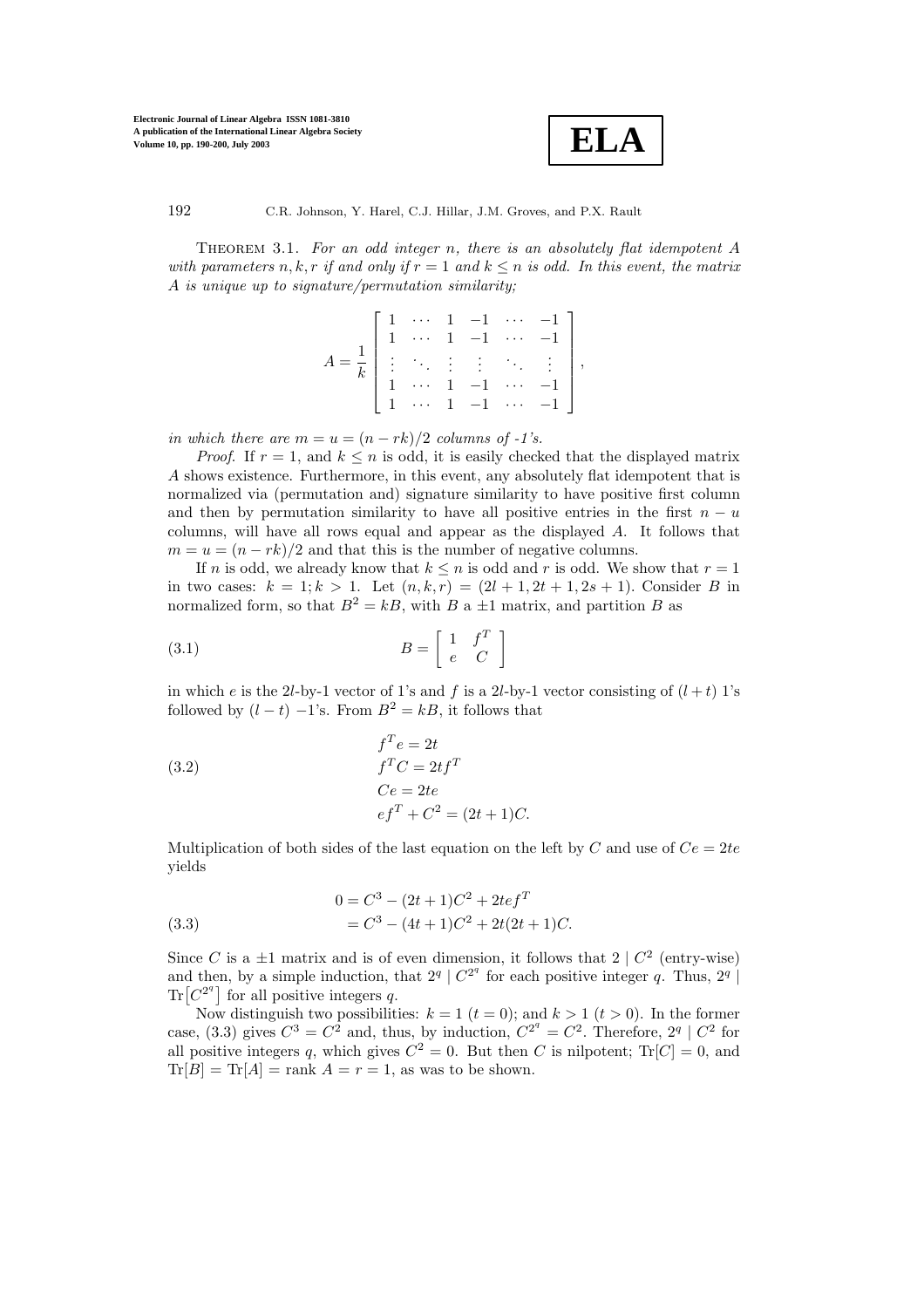$$
\overline{\textbf{ELA}}
$$

### Absolutely Flat Idempotents 193

Now, suppose  $t > 0$   $(k > 1)$ . First, rank  $C =$  rank  $B$ , as the first column of  $B$ is  $1/2t$  times the sum of the last 2l columns of B (by the first and third equations of (3.2)), and the equation,  $f^T C = 2t f^T$ , implies that  $f^T$  can be written as a linear combination of rows of  $C$ . From  $(3.3)$ ,  $C$  is diagonalizable with distinct eigenvalues from  $\{0, 2t, 2t + 1\}$ . Let  $a > 0$  be the number of eigenvalues of C equal to  $2t, b > 0$ be the number equal to  $(2t + 1)$ ; then there are  $2l - a - b$  of them equal to 0. Since rank  $C = \text{rank } B$ , we have

$$
a + b = 2s + 1.
$$

Also,  $r = \text{Tr}[B]/(2t+1)$ , so that  $2ta + (2t+1)b = \text{Tr}[C] = \text{Tr}[B]-1 = (2s+1)(2t+1)-1$ , or  $2ta + (2t + 1)b = (2s + 1)2t + 2s$ . These two equations have the unique solution  $(a, b) = (1, 2s)$ . We may now calculate Tr $[C^{2^q}]$  as

$$
(2t)^{2^q} + 2s(2t+1)^{2^q}.
$$

Since  $2^q \mid C^{2^q}$ , still, and thus  $2^q \mid Tr[C^{2^q}]$  for all positive integers q, we have  $s = 0$ , or  $r = 1$ , as was to be shown. This concludes the proof.  $\Box$ 

**4. The Even Case.** When  $n$  is even, conditions  $(2.1)$  and  $(2.2)$  still govern existence, but the overall situation is remarkably different from the odd case. Now, there is existence whenever the conditions are met. Here we exhibit an absolutely flat idempotent for each triple n, k, r meeting the conditions  $(2.1)$  and  $(2.2)$ .

For a given positive integer  $k$ , define

(4.1) 
$$
P = \frac{1}{k} \begin{bmatrix} 1 & 1 \\ 1 & 1 \end{bmatrix}, \quad M = \frac{1}{k} \begin{bmatrix} 1 & -1 \\ 1 & -1 \end{bmatrix}.
$$

Because of  $(2.2)$ ,  $k = 2t$  must be even, and we have

(4.2) 
$$
P^2 = \frac{1}{t}P, \ PM = \frac{1}{t}M, \ M^2 = 0, \ MP = 0.
$$

Solutions may now be constructed using the  $P$ 's and  $M$ 's as blocks. For example, a solution for  $(n, k, r) = (8,2,3)$  is

$$
\left[ \begin{array}{cccc} P & M & M & M \\ M & P & M & M \\ M & M & P & M \\ P & M & M & M \end{array} \right].
$$

Since  $n$  is even and, therefore,  $k$  is even, we assume our parameters are of the form  $(n, k, r) = (2l, 2t, r);$  r need not be even. From  $(2.3)$ , it follows that  $tr \leq l$ . As proof of the following theorem, we give a general strategy for constructing absolutely flat idempotents with parameters 2l, 2t and r,  $tr \leq l$ .

THEOREM 4.1. Let  $n = 2l$ ,  $k = 2t$  and r be positive integers such that  $tr \leq l$ . *Then, there is an absolutely flat idempotent with parameters*  $n, k, r$ *. In particular, whenever* n *is even, there is an absolutely flat idempotent whenever conditions (2.1) and (2.2) are met.*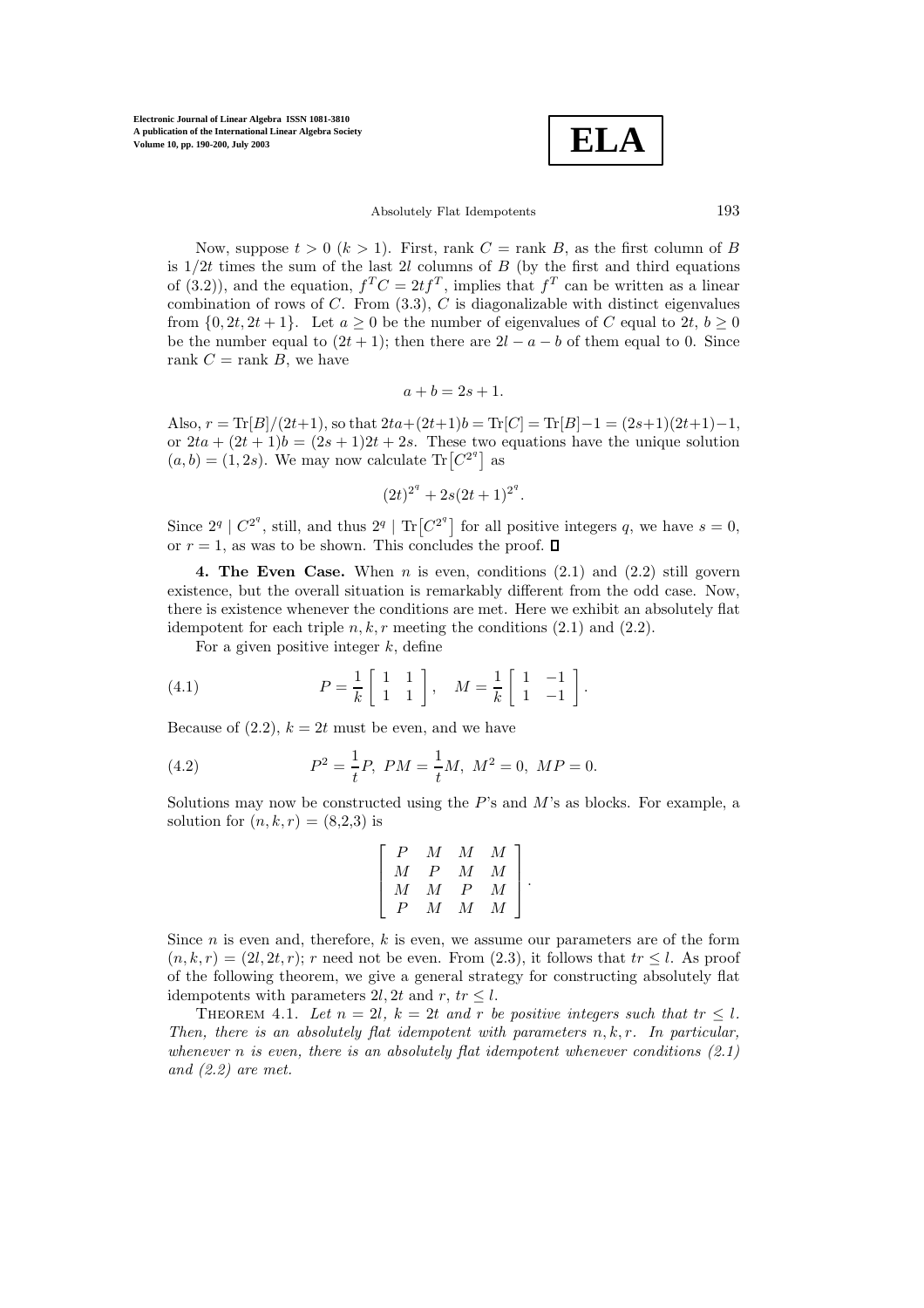

*Proof.* Let  $(n, k, r) = (2l, 2t, r)$ . By the elementary necessary conditions, express 2l as  $2tr + 2m$  for some  $m \in \mathbb{N}$ . Let P and M be the matrices as in (4.1). Examine now the block matrix,

(4.3) 
$$
A = \begin{bmatrix} P & \cdots & P \\ \vdots & \ddots & \vdots & & & \\ P & \cdots & P & & & \\ & & & \ddots & & & \\ & & & & P & \cdots & P \\ & & & & & P & \cdots & P \\ P & \cdots & P & & & M & \cdots & M \\ \vdots & \ddots & \vdots & & & & \vdots & \ddots & \vdots \\ P & \cdots & P & & & & M & \cdots & M \end{bmatrix}.
$$

The matrix A consists of  $r t$ -by-t blocks of P's along the main diagonal and an  $m$ -by-t block of P's in the lower left-hand corner. All other blocks in A are M's. It is then an elementary exercise in block matrix multiplication (using  $(4.2)$ ) that  $A^2 = A$ . As the trace of A is r, it follows that the rank of A is r. This completes the proof.  $\Box$ 

Theorems 3.1 and 4.1 provide a complete characterization of the triples  $n, k, r$  for which absolutely flat idempotents exist. We note that any positive integer  $k(n)$  may occur, but for odd  $k(n)$ , only rank 1 matrices exist. On the other hand, any rank may occur. In either case,  $n$  need be sufficiently large.

**5. Multiple Solutions.** By appealing to the Jordan canonical form, any two  $n$ -by- $n$  idempotents of the same rank are similar. However, for our problem, restriction to permutation and signature similarity is more natural; of course, permutation and signature similarities send one solution for  $n, k, r$  to another for the same  $n, k, r$ . Although it has not been important for our earlier results, transposition is another natural operation sending one solution to another. It is natural to ask how many solutions, distinct up to permutation, signature similarity, and transposition can occur. When  $r = 1$ , it is easily worked out that there is only one (when there is one). The form mentioned in Theorem 3.1 is canonical (even when  $n$  is even).

However, already for the parameters (8,2,2), there can be distinct solutions. For example,

$$
A_1 = \frac{1}{2} \begin{bmatrix} 1 & 1 & 1 & 1 & 1 & -1 & -1 & -1 \\ 1 & 1 & -1 & -1 & -1 & 1 & 1 & 1 \\ 1 & 1 & 1 & 1 & 1 & -1 & -1 & -1 \\ 1 & 1 & 1 & 1 & 1 & -1 & -1 & -1 \\ 1 & 1 & 1 & 1 & 1 & -1 & -1 & -1 \\ 1 & 1 & 1 & 1 & 1 & -1 & -1 & -1 \\ 1 & 1 & 1 & 1 & 1 & -1 & -1 & -1 \\ 1 & 1 & -1 & -1 & -1 & 1 & 1 & 1 \end{bmatrix}
$$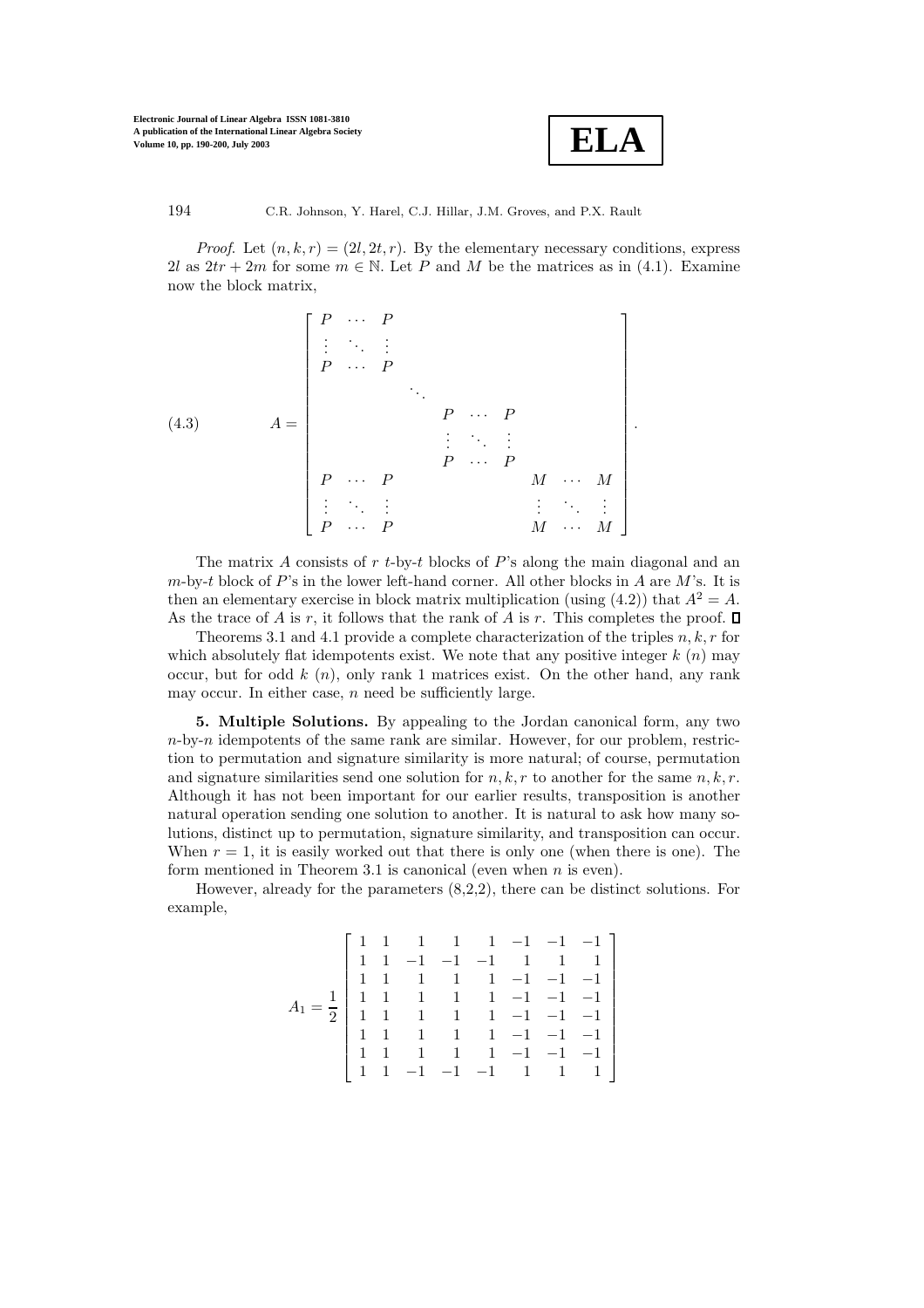$$
\boxed{\text{ELA}}
$$

Absolutely Flat Idempotents 195

and

$$
A_2 = \frac{1}{2} \begin{bmatrix} 1 & 1 & 1 & -1 & 1 & 1 & -1 & -1 \\ 1 & 1 & 1 & -1 & -1 & -1 & 1 & 1 \\ 1 & 1 & 1 & -1 & -1 & -1 & 1 & 1 \\ 1 & 1 & 1 & -1 & -1 & -1 & 1 & 1 \\ 1 & 1 & 1 & -1 & 1 & 1 & -1 & -1 \\ 1 & 1 & 1 & -1 & -1 & -1 & 1 & 1 \\ 1 & 1 & 1 & -1 & -1 & -1 & 1 & 1 \\ 1 & 1 & 1 & -1 & -1 & -1 & 1 & 1 \end{bmatrix}
$$

are both absolutely flat  $(8,2,2)$  idempotents. To see that  $A_1$  is not permutationally or signature similar to  $A_2$  (or its transpose), we mention an idea that we used to discover some of the construction herein, but was not needed in the proofs thus far. We say that two rows (columns) of an n-by- $n \pm 1/k$  matrix are *of the same type* if they are either identical or negatives of each other. It is an easy exercise that the number of distinct row types (number of distinct column types) is unchanged by either signature similarity or permutation similarity.

Additionally, we define the *row* (*column*) *multiplicity* of an absolutely flat idempotent matrix, A, to be the multiset consisting of the number of rows (columns) for each row (column) type. It is again an easy exercise that permutation/signature similarity does not change the row (column) multiplicity of an absolutely flat idempotent matrix. In the matrix  $A_1$  the row (column) multiplicity is  $\{6, 2\}$  ( $\{6, 2\}$ ), while in  $A_2$  the row (column) multiplicity is  $\{6, 2\}$  ( $\{4, 4\}$ ). Thus,  $A_1$  cannot be transformed to  $A_2$  by any combination of permutation/signature similarities and/or transposition (though they are similar).

Of course, the number of row types in a matrix is at least the rank. We note that the construction technique of Theorem 4.1 always produces a solution with the same number of row types as rank. The  $(8,2,3)$  example,  $A_3$ , below demonstrates that larger numbers of row types are possible. However, it may be shown that for rank 2 absolutely flat idempotents, only 2 row and column types are possible.

$$
A_3 = \frac{1}{2} \begin{bmatrix} 1 & 1 & 1 & 1 & 1 & -1 & -1 & -1 \\ 1 & 1 & 1 & 1 & 1 & -1 & -1 & -1 \\ 1 & 1 & 1 & 1 & 1 & -1 & -1 & -1 \\ 1 & 1 & 1 & 1 & 1 & -1 & -1 & -1 \\ 1 & 1 & -1 & -1 & 1 & 1 & 1 & -1 & -1 \\ 1 & 1 & 1 & -1 & 1 & -1 & 1 & -1 & -1 \\ 1 & 1 & 1 & 1 & 1 & -1 & -1 & -1 & -1 \\ 1 & 1 & 1 & 1 & 1 & -1 & -1 & -1 & -1 \end{bmatrix}
$$

Lemma 5.1. *A rank 2 absolutely flat matrix has precisely 2 row types and 2 column types.*

*Proof*. We prove the result for row types as the case of columns is similar. Let A be a rank 2 absolutely flat matrix. Performing permutation and signature similarity we may assume that the first column of A consists only of positive entries, as this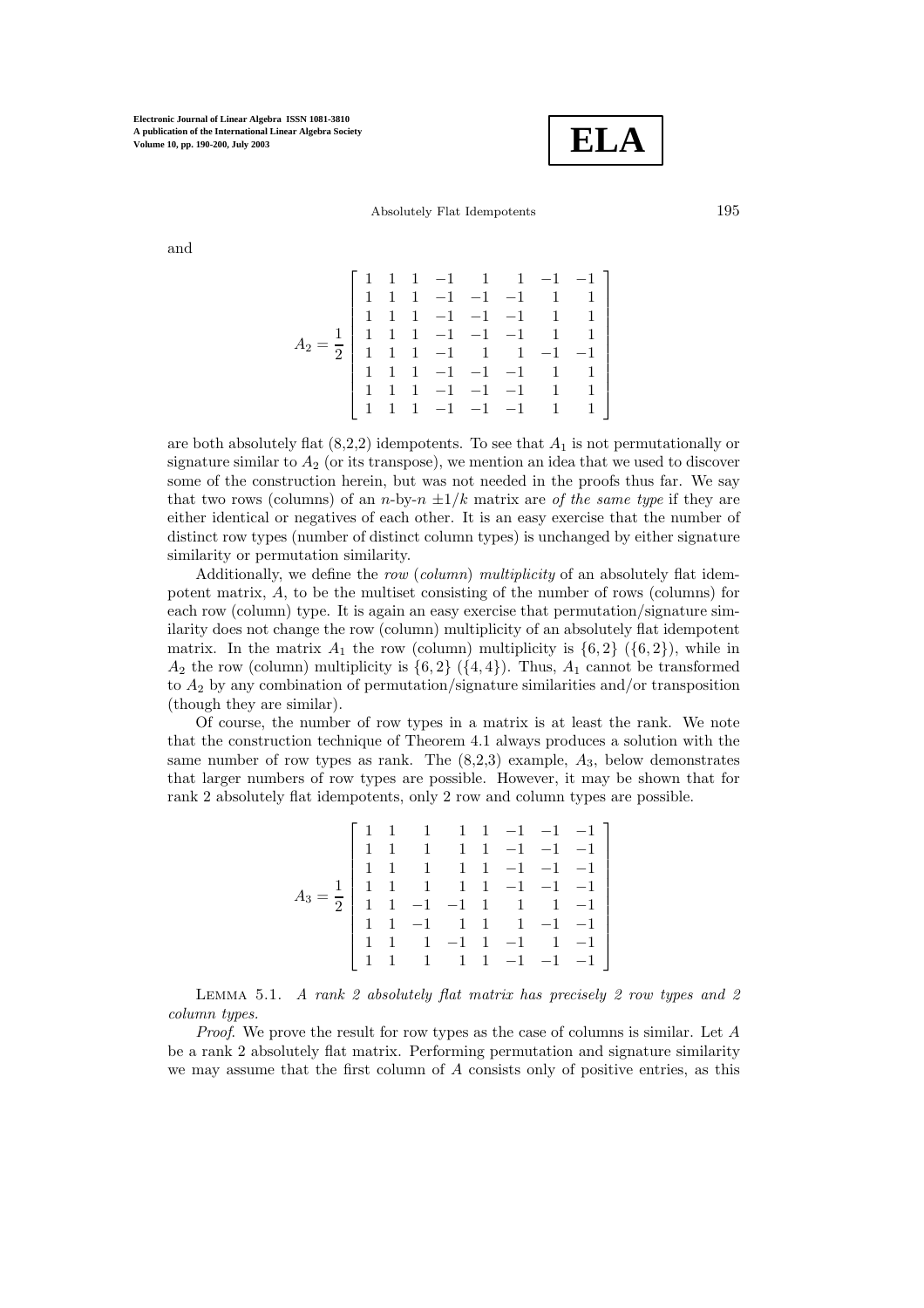

doesn't change the number of row types. Since A has rank 2, there are at least 2 distinct row types. Let  $x$  and  $y$  be the two rows corresponding to these row types, and let  $w$  be an arbitrary other row in  $A$ . Then,

$$
w = ax + by
$$

for some  $a, b \in \mathbb{Q}$ . Clearly, we must have  $a + b = 1$  because the initial entries of w, x, and y are all the same. Since  $x$  and  $y$  are different rows, it follows from the absolutely flat property that  $a - b = 1$  or  $a - b = -1$ . In the first case, we have  $a = 1$  and  $b = 0$ , and in the second, it follows that  $a = 0$  and  $b = 1$ . This completes the proof.  $\Box$ 

We now consider the problem of counting all different rank 2 absolutely flat idempotent matrices. As we are interested in distinct solutions up to permutation and signature similarity, we first put our matrix in a normalized form. Let A be a rank 2 absolutely flat idempotent matrix with parameters  $(n, k, 2)$ . As before, we can perform a permutation and signature similarity to make the first column of A positive. Let  $a$  (b) be the number of all positive (negative) columns of A. Through another permutation similarity, we may assume that the first  $a$  columns of  $A$  are positive and that the next b columns of A are negative. From Lemma 5.1, the remaining  $n - a - b$ columns of  $A$  are of one type. Let  $v$  be one of these columns (necessarily containing both a positive and a negative entry) and let  $c$  be the number of them in  $\tilde{A}$ . Notice that the other  $d = n - a - b - c$  columns must be  $-v$ . Since  $c + b = u$  and  $d + b = u$ (the number of negative entries in each row must be u), it follows that  $d = c$ . These normalizations partition our matrix as

(5.1) 
$$
F = \begin{bmatrix} P_{a,a} & M_{a,b} & W_{a,c} & -W_{a,c} \\ P_{b,a} & M_{b,b} & X_{b,c} & -X_{b,c} \\ P_{c,a} & M_{c,b} & Y_{c,c} & -Y_{c,c} \\ P_{c,a} & M_{c,b} & Z_{c,c} & -Z_{c,c} \end{bmatrix}.
$$

Here, the  $P_{i,j}$  are positive matrices of sizes *i*-by-*j*;  $M_{i,j}$  are negative matrices of sizes *i*-by-*j*; and  $W_{i,j}$ ,  $X_{i,j}$ ,  $Y_{i,j}$ , and  $Z_{i,j}$  are matrices of sizes *i*-by-*j* with exactly 1 row type. Through further permutation, it is clear that the columns of  $W_{a,c}$ ,  $X_{b,c}$ ,  $Y_{c,c}$ , and  $Z_{c,c}$  can be assumed to begin with all positive entries and end with all negative ones:

$$
(5.2) \qquad \begin{bmatrix} + & \cdots & + \\ \vdots & \ddots & \vdots \\ + & \cdots & + \\ - & \cdots & - \\ \vdots & \ddots & \vdots \\ - & \cdots & - \end{bmatrix}.
$$

Let  $a_p(a_m)$  be the number of positive (negative) rows in  $W_{a,c}$ ;  $b_p(b_m)$  be the number of positive (negative) rows in  $X_{b,c}$ ;  $c_{1p}$  ( $c_{1m}$ ) be the number of positive (negative) rows in  $Y_{c,c}$ ; and  $c_{2p}$  ( $c_{2m}$ ) be the number of positive (negative) rows in  $Z_{c,c}$ . The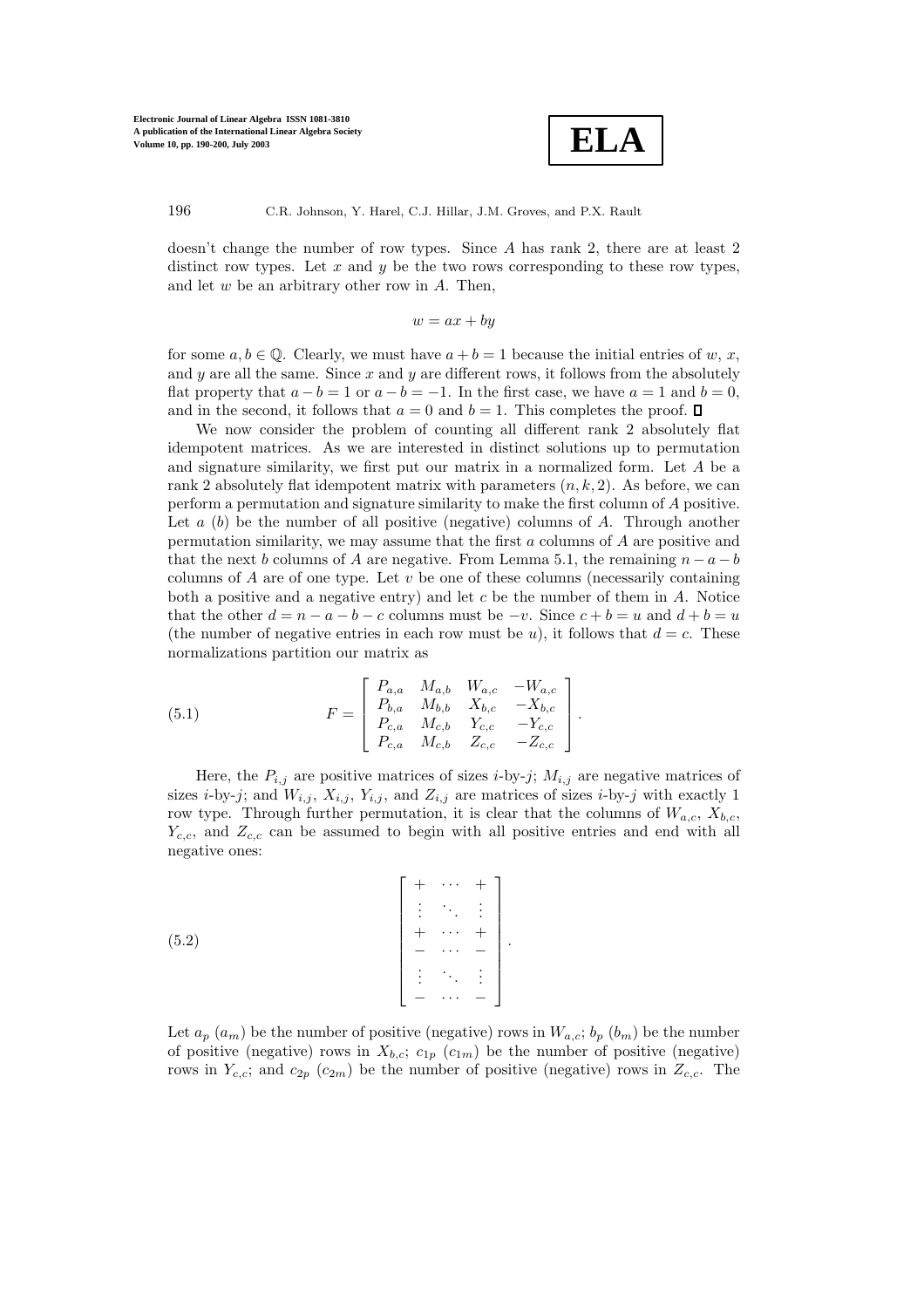$$
\boxed{\text{ELA}}
$$

### Absolutely Flat Idempotents 197

final matrix produced after this sequence of operations is called the *standard* form of A.

We now derive necessary conditions on the parameters defined above for the matrix as in (5.1) to be idempotent. Clearly, we must have  $a_p + a_m = a$ ,  $b_p + b_m = b$ ,  $c_{1p} + c_{1m} = c, c_{2p} + c_{2m} = c, a + b + 2c = n$ , and  $b + c = u$ . Examining the inner product of the first row and the first column, we see that  $a - b = k$ , and looking at the inner products of each row type with the second column type produces the equations,

(5.3) 
$$
a_p - a_m - b_p + b_m + c_{1p} - c_{1m} - c_{2p} + c_{2m} = k
$$

and

(5.4) 
$$
a_p - a_m - b_p + b_m - c_{1p} + c_{1m} + c_{2p} - c_{2m} = -k.
$$

Adding equations (5.3) and (5.4) gives us

$$
0 = a_p/2 - a_m/2 + b_m/2 - b_p/2
$$
  
=  $a_p - b_p + (b - a)/2$   
=  $a_p - b_p - k/2$ ,

and a similar computation with the subtraction of  $(5.3)$  and  $(5.4)$  produces the equation,  $c_{1p} = c_{2p} + k/2$ . Many of these necessary conditions are actually redundant, and so we will only consider the system,

(5.5)  
\n
$$
a - b = k
$$
\n
$$
b + c = u
$$
\n
$$
a_p = b_p + k/2
$$
\n
$$
c_{1p} = c_{2p} + k/2.
$$

In fact, we have the following

THEOREM 5.2. *A matrix in standard form in which*  $a, b, c, a_p, b_p, c_{1p}, c_{2p}$  *are all nonnegative and satisfy (5.5) is an (n,k,2) idempotent.*

*Proof.* Assume that A is in standard form with  $a, b, c, a_p, b_p, c_{1p}, c_{2p} \ge 0$  and (5.5) satisfied. To prove idempotence, we need to check three inner products. The inner product of the first row type and first column type is just  $a - b = k$ , and the inner product of the first row type and the second column type is

$$
a_p - (a - a_p) - b_p + (b - b_p) + (c_{2p} + k/2) - (c - c_{2p} - k/2) - c_{2p} + (c - c_{2p})
$$
  
= 2a<sub>p</sub> - 2b<sub>p</sub> - a + b + k  
= k

as desired. A similar computation involving the second row type and the second column type gives us

$$
a_p - (a - a_p) - b_p + (b - b_p) - (c_{2p} + k/2) + (c - c_{2p} - k/2) + c_{2p} - (c - c_{2p})
$$
  
=  $2a_p - 2b_p - a + b - k$   
=  $-k$ .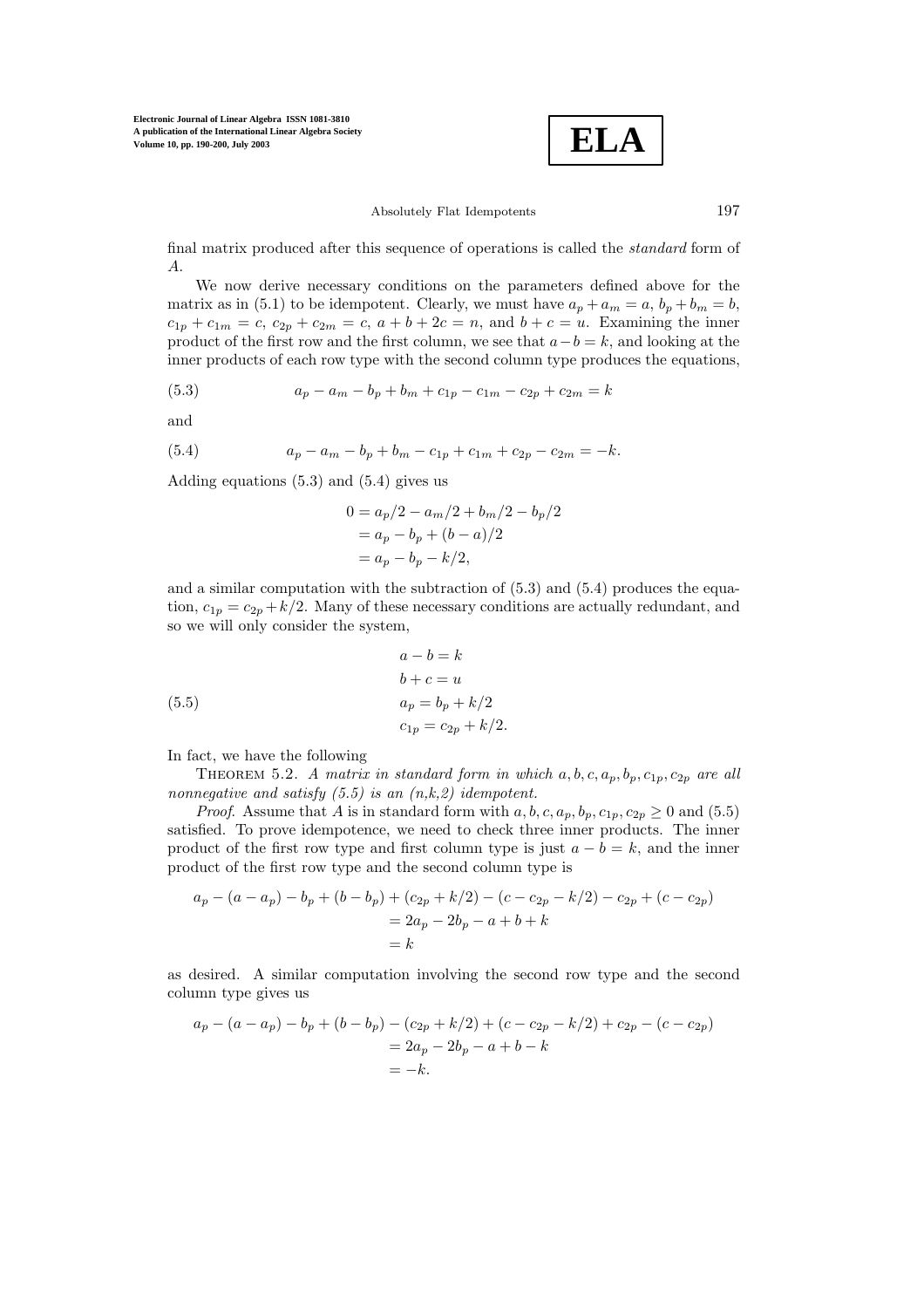

Finally, adding the equations  $2b + 2c = 2u$  and  $a - b = k$  gives us that  $a + b + 2c = n$ , completing the proof.  $\Box$ 

In what follows, the multiplicities of an absolutely flat idempotent matrix will be important. Let  $x_A = a_p + b_p + c_{1p} + c_{2p} = 2b_p + 2c_{2p} + k$  and set  $y_A = a + b$ . Then, the row and column multiplicities of A in standard form are  $\{x_A, n - x_A\}$ and  $\{y_A, n - y_A\}$ , respectively. The following lemma is a natural consequence of the symmetries of the problem.

Lemma 5.3. *Let* A *be a rank 2 absolutely flat idempotent in standard form with row and column multiplicities of*  $\{x_A, n - x_A\}$  *and*  $\{y_A, n - y_A\}$  *as above. Then,* A *is permutation/signature equivalent to a matrix* B *in standard form with*  $x_B = n - x_A$ and  $y_B = y_A$ . Similarly, A is permutation/signature equivalent to a matrix B in *standard form with*  $y_B = n - y_A$  *and*  $x_B = x_A$ *.* 

*Proof.* Let A be as in  $(5.1)$ . After permuting the last 2c columns and the corresponding last 2c rows, A becomes

$$
\left[ \begin{array}{cccc} P_{a,a} & M_{a,b} & -W_{a,c} & W_{a,c} \\ P_{b,a} & M_{b,b} & -X_{b,c} & X_{b,c} \\ P_{c,a} & M_{c,b} & -Z_{c,c} & Z_{c,c} \\ P_{c,a} & M_{c,b} & -Y_{c,c} & Y_{c,c} \end{array} \right].
$$

Through further permutation, the columns of  $-W_{a,c}$ ,  $-X_{b,c}$ ,  $-Z_{c,c}$ , and  $-Y_{c,c}$  can be made to look like those in  $(5.2)$ . Now, this final matrix,  $B$ , is in normal form with  $x_B = n - x_A$ , and  $y_B = y_A$  as desired.

As for the second statement in the lemma, first perform a signature similarity on A that makes each column of,

$$
\left[\begin{array}{c} W_{a,c} \\ X_{b,c} \\ Y_{c,c} \\ Z_{c,c} \end{array}\right],
$$

either all positive or all negative, and then perform a permutation similarity to bring our matrix back into standard form. It is clear that this new matrix, B, has  $y_B =$  $n - y_A$ . If  $x_B = x_A$ , then we are done. Otherwise,  $x_B = n - x_A$ , and we can proceed as above to form an equivalent matrix, B', with  $x_{B'} = n - x_B = x_A$  and  $y_{B'} = y_B = n - y_A$ . This completes the proof of the lemma.  $\square$ 

We are now in a position to give bounds for the number of rank 2 absolutely flat idempotent matrices up to permutation/signature similarity and transposition. A straightforward verification (using (2.1) and (2.2)) shows that

$$
a_p = k/2, \ a_m = \lceil n/4 \rceil
$$
  
\n
$$
b_p = 0, \ b_m = \lceil m/2 \rceil
$$
  
\n
$$
c_{1p} = k/2, \ c_{1m} = \lfloor m/2 \rfloor
$$
  
\n
$$
c_{2p} = 0, \ c_{2m} = \lfloor n/4 \rfloor
$$

satisfy  $(5.5)$  and, therefore, produce an  $(n, k, 2)$  absolutely flat idempotent matrix by Theorem 5.2 (this is, in fact, the solution found in Theorem 4.1). In this case, the row multiplicity is  $\{k, n-k\}$  and the column multiplicity is  $\{2\lceil n/4 \rceil, 2\lfloor n/4 \rfloor\}.$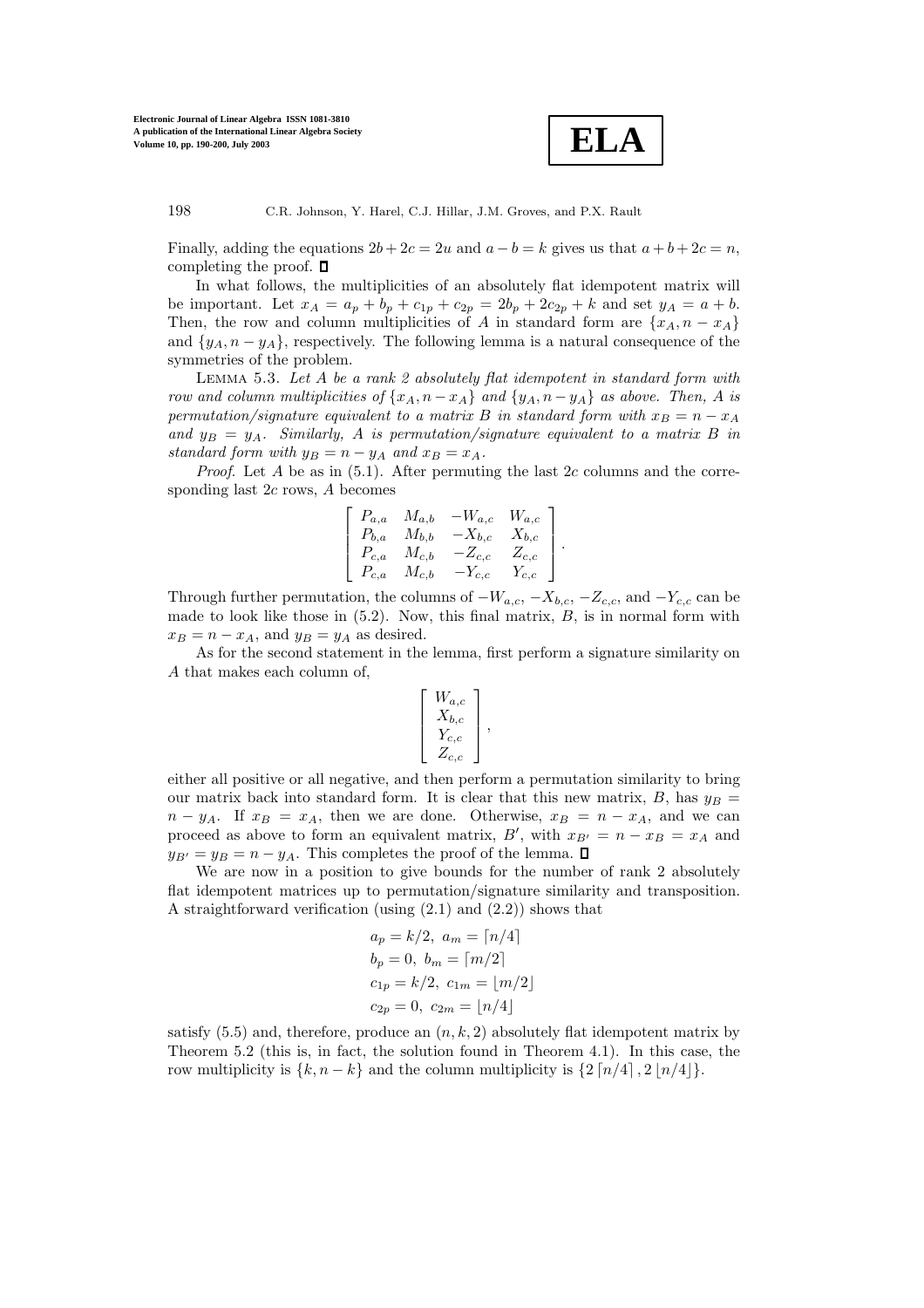**ELA**

Absolutely Flat Idempotents 199

Let  $a, b, c, a_p, b_p, c_{1p}, c_{2p}$  be an arbitrary solution to (5.5). Set  $t = a_p - k/2 = b_p$ ,  $q = c_{1p} - k/2 = c_{2p}$ , and let  $l = \lceil n/4 \rceil - a_m$ . Since  $a_p + a_m - b_p - b_m = k$ , it follows that  $l = \lceil m/2 \rceil - b_m$ . If we set  $p = \lfloor m/2 \rfloor - c_{1m}$  and  $y = \lfloor n/4 \rfloor - c_{2m}$ , then from  $c_{1p} + c_{1m} = c_{2p} + c_{2m}$  we must have  $p = y$ . Finally, the equation  $b + c = u$  implies that  $p = q + t - l$ . It is easily seen that these conditions are also sufficient, and so we have the following.

Theorem 5.4. *All solutions to (5.5) in nonnegative integers are given by*

$$
a_p = k/2 + t, \ a_m = \lceil n/4 \rceil - l
$$
  
\n
$$
b_p = t, \ b_m = \lceil m/2 \rceil - l
$$
  
\n
$$
c_{1p} = k/2 + q, \ c_{1m} = \lfloor m/2 \rfloor - q - t + l
$$
  
\n
$$
c_{2p} = q, \ c_{2m} = \lfloor n/4 \rfloor - q - t + l
$$

*in which*  $t, q \in \mathbb{N}, l \in \mathbb{Z}$ , and

$$
q + t - \lfloor m/2 \rfloor \le l \le \lceil m/2 \rceil.
$$

In particular, when  $m = 0$ , we must have  $q = t = l = 0$ , giving us the immediate Corollary 5.5. *Up to permutation/signature similarity and transposition, there is only one rank 2 absolutely flat idempotent matrix with*  $n = 2k$ .

With a careful consideration of Theorem 5.4, we can produce bounds for the number of inequivalent  $(n, k, 2)$  absolutely flat idempotents. Notice that for the parameterized solutions in Theorem 5.4, we have  $x_A = 2t + 2q + k$  and  $y_A = k + 2\lfloor m/2 \rfloor + 2t - 2l$ . In particular, the conditions in Theorem 5.4 imply that  $x_A = k + 2i$  and  $y_A = k + 2j$ for some  $i, j \in \{0, ..., m\}$ .

In fact, the converse is true. Namely, let  $i, j \in \{0, \ldots, m\}$ ; then, we claim that (5.5) has a solution, A, in which  $x_A = k + 2i$  and  $y_A = k + 2j$ . To see this, fix  $i \in \{0, \ldots, m\}$ , and let l and t be such that  $0 \le t \le i$  and  $i - \lfloor m/2 \rfloor \le l \le \lceil m/2 \rceil$ . Next, set  $q = i - t$ . Then, q, t, l gives rise to a solution of (5.5) by Theorem 5.4, and we have  $x_A = k + 2i$ . Moreover, it is clear that the value of  $t - l$  may be taken to be any number from  $\{-\lceil m/2 \rceil, \ldots, \lfloor m/2 \rfloor\}$ . This proves the claim.

Since we are looking for inequivalent solutions, we will only consider (by Lemma 5.3)  $i, j \in \{0, \ldots, |m/2|\}$ . As transposition (which switches the row and column multiplicities) could make two solutions permutation/signature equivalent, it follows from the discussion above that we have at least

(5.6) 
$$
\sum_{j=0}^{\lfloor m/2 \rfloor} \sum_{i=j}^{\lfloor m/2 \rfloor} 1 = {\binom{\lfloor m/2 \rfloor + 2}{2}}
$$

inequivalent  $(n, k, 2)$  absolutely flat idempotents.

We now discuss bounding the number of solutions from above. Given  $i, j \in$  $\{0,\ldots,\lfloor m/2\rfloor\}$  with  $i\geq j$  (recall that transposition may be used to swap row and column multiplicities), we will count the number of triples,  $(q,t,l)$ , that give rise to a rank 2 absolutely flat idempotent, A, with  $x_A = k + 2i$  and  $y_A = k + 2j$ . From Theorem 5.4, it follows that  $t + q = i$  and  $\lceil m/2 \rceil + t - l = j$  in which  $t, q \in \mathbb{N}$  and